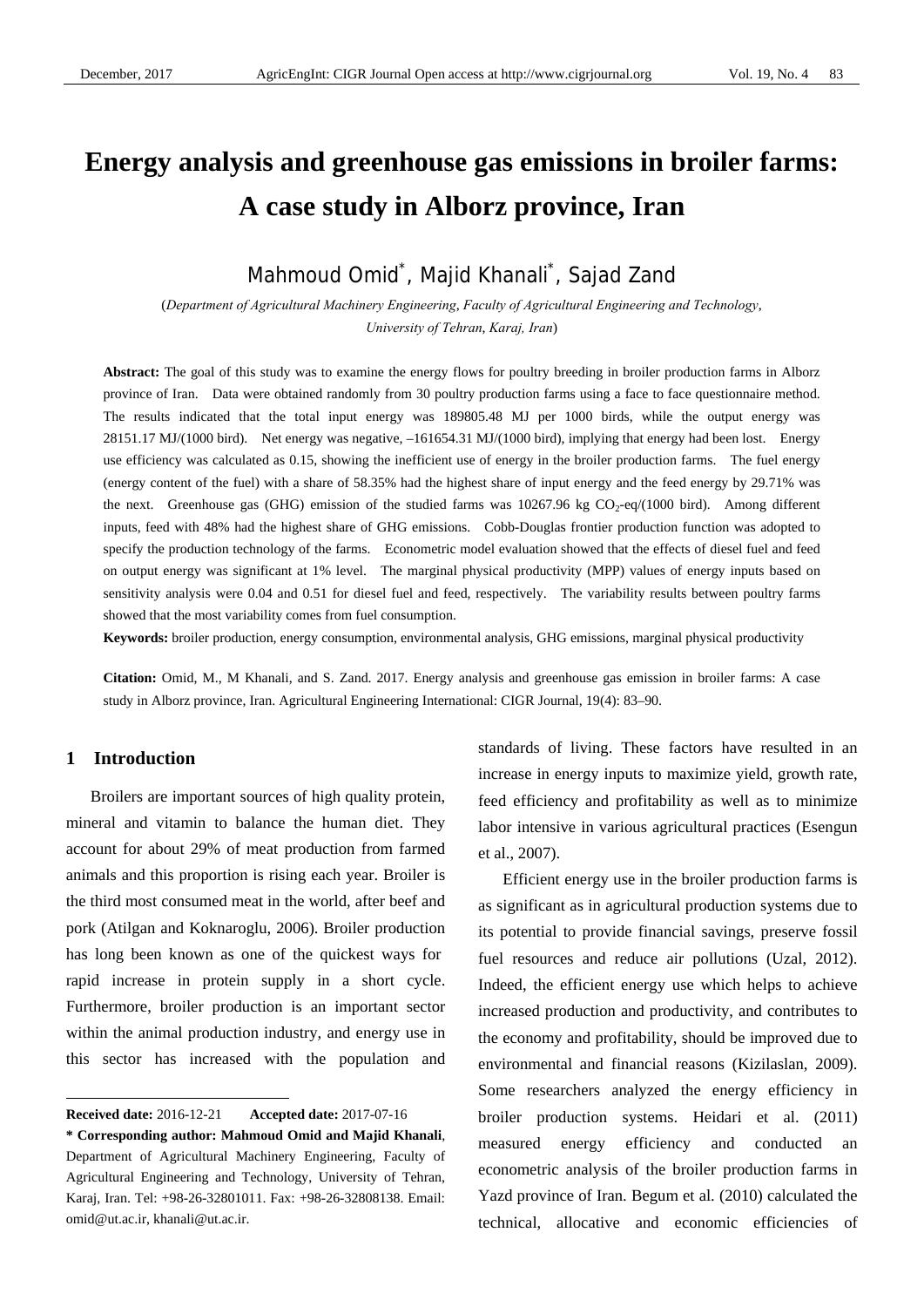commercial poultry farms in Bangladesh. Udoh and Etim (2009) measured the efficiency of broiler production in Nigeria. Atilgan and Koknaroglu (2006) analyzed the energy consumption and performance of broilers reared in different capacity poultry farms in Turkey to determine the optimum capacity for sustainability. The results of their study showed that an increase in housing capacity does not necessarily mean greater sustainability as higher stocking density interferes with growth performance.

The objectives of the present study were to carry out a detailed energy analysis in the broiler production farms in Alborz province of Iran, to investigate the efficiency of energy consumption, to determine the main inputs of energy for the purposes of improvement and reduction of energy consumption, to assess the environmental emissions related to broiler production and to conduct an econometric analysis of broiler production via mathematical modeling.

#### **2 Material and methods**

#### **2.1 Studied area and data collection**

Data used in this study were collected randomly from 30 broiler production farms in Alborz province of Iran, using a face to face questionnaire method. The sample size was determined using Neyman method and was calculated as 30 farms (Yamane, 1967).

#### **2.2 Energy analysis**

In the studied broiler farms, the input energy was included hours or amount of different energy sources such as human labor, machinery, fuel, electricity, chick and feed. The output energy was broiler meat and manure. These inputs were transformed to energy terms by appropriate energy equivalents, as given in Table 1. A detailed description for the calculation procedure of the input and output energies will be presented in this section. In order to facilitate the comparison with other studies, input and output energies were calculated for breeding 1000 birds.

In this study, the consumed fuels for heating the broiler houses were diesel fuel and natural gas. Diesel fuel and natural gas were used by 47% and 53% of the farms, respectively. Broiler farms consume electricity to power equipment such as small motors for feeders,

artificial lights, ventilation fans and water pumps. The consumed electricity was calculated by multiplying the number of consumers with their power and multiplying this value by hours of operation during a production period. It is important to know the current energy usage in order to evaluate the magnitude of any energy efficiency improvement. Input feed energy was calculated based on the feed consumption and the energy equivalents for each feed ingredient (Table 1). The energy of chicken was calculated by multiplying the number of chicks, the weight of a one day old, and then by the energy equivalent of chicks. The machinery energy was estimated by multiplying the manufacturing energy of machine (Table 1) with the mass of machine, and then by its economic life. The energies of human labor, meat and manure were calculated by multiplying their number of units by the corresponding energy equivalents, as given in Table 1.

**Table 1 Energy equivalents of inputs and outputs in broiler production** 

| Input/Output              | Unit           | Energy equivalent,<br>$MJ$ unit <sup>-1</sup> | Reference                                        |
|---------------------------|----------------|-----------------------------------------------|--------------------------------------------------|
| A. Inputs                 |                |                                               |                                                  |
| 1. Chick                  | kg             | 10.33                                         | (Heidari et al., 2011)                           |
| 2. Human labor            | h              | 1.96                                          | (Kitani, 1999; Elhami<br>et al., 2016)           |
| 3. Machinery              |                |                                               |                                                  |
| (a) Electric motor        | kg             | 64.8                                          | (Chauhan et al., 2006,<br>Heidari et al., 2011)  |
| (b) Steel                 | kg             | 62.7                                          | (Chauhan et al., 2006)                           |
| (c) Polyethylene          | kg             | 46.3                                          | (Heidari et al., 2011)                           |
| 4. Diesel fuel            | 1              | 47.8                                          | (Elhami et al., 2017;<br>Flores et al., $2016$ ) |
| 5. Natural gas            | $\mathrm{m}^3$ | 49.5                                          | (Pishgar-Komleh et al.,<br>2011; Kitani, 1999)   |
| 6. Feed                   |                |                                               |                                                  |
| (a) Maize                 | kg             | 7.9                                           | (Atilgan and Koknaroglu,<br>2006)                |
| (b) Soybean meal          | kg             | 12.06                                         | (Atilgan and Hoknaroglu,<br>2006)                |
| (c) Wheat                 | kg             | 13                                            | (Kitani, 1999)                                   |
| (d) Di calcium Phosphate  | kg             | 10                                            | (Alrwis and Francis, 2003)                       |
| (e) Fatty acid            | kg             | 37                                            | (Berg et al., 2002)                              |
| (f) Minerals and vitamins | kg             | 1.59                                          | (Sainz, 2003)                                    |
| 7. Electricity            | kWh            | 11.21                                         | (Pishgar-Komleh et al.,<br>2013)                 |
| <b>B.</b> Outputs         |                |                                               |                                                  |
| 1. Manure                 | kg             | 10.33                                         | (Celik and Öztürkcan,<br>2003)                   |
| 2. Broiler meat           | kg             | 0.3                                           | (Kizilaslan, 2009)                               |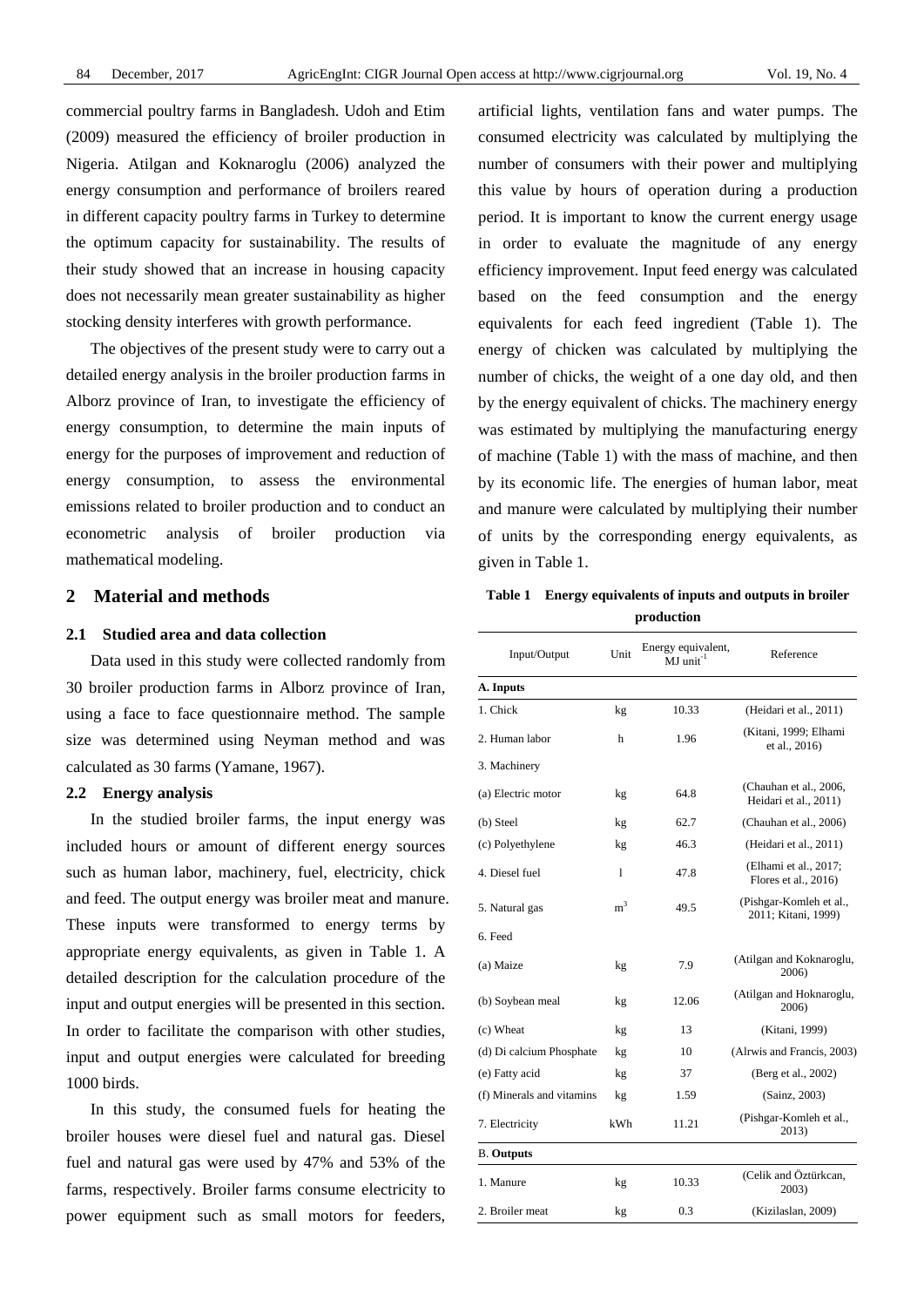Based on the energy inputs and outputs, some energy indices such as energy productivity, specific energy, net energy and energy ratio were calculated using the following Equations (1)-(4) (Kitani, 1999; Heidari et al., 2011; Ebrahimi et al., 2016):

Energy productivity = 
$$
\frac{\text{Yield (kg/(1000 bird))}}{\text{Energy input (MJ/(1000 bird))}}(1)
$$

Specific energy = 
$$
\frac{\text{Energy input (kg/(1000 bird))}}{\text{Yield (MJ/(1000 bird))}}
$$
 (2)

Net energy gain = Energy output  $-$  Energy input  $(3)$ 

Energy ratio = 
$$
\frac{\text{Energy output (MJ/(1000 bird))}}{\text{Energy input (MJ/(1000 bird))}}
$$
 (4)

Energy consumption by the broiler farms can be divided into direct and indirect energies or renewable and non-renewable energies. Direct energy (DE) is used directly in the farm or agricultural unit in the form of human labor, fossil fuel and electricity. Indirect energy (IDE) includes the energy used in manufacturing, packaging and transport of feed, chicks, equipment and farm machineries (mill, mixer, feeder, drinker, fans, cooler, heater, etc.). Renewable energy (RE) sources are replenished by natural processes on a sufficiently rapid time-scale. Thus they can be consumed by humans more or less indefinitely, provided the rate of energy consumption is not too great. On the other hand, non-renewable energy (NRE) sources exist in a limited quantity on the earth. In this study, RE consists of human labor and chicks and NRE includes machinery, diesel fuel, natural gas and electricity (Singh et al., 2004).

# **2.3 Mathematical modeling of energy**

In this study, descriptive statistics and stochastic frontier production function were used to analyze and estimate the technical efficiency and productivity of the broiler farms. The stochastic frontier production function was used to estimate the coefficients of the parameters of the production function and also to predict the technical efficiencies of the studied farms. The relation between outputs and various energy inputs was chosen as the best function in terms of statistical significance and expected signs of the parameters. The Cobb-Douglas (CD) production function has been reported by several authors for modeling the relationship between inputs (energy inputs) and output (output energy or yield). Accordingly,

the output energy of the broiler farms (*Y*) was assumed to be specified by CD function as follows (Binuomote et al., 2008; Heidari and Omid, 2011; Manes and Singh, 2005):

$$
\ln Y_i = \alpha_0 + \alpha_1 \ln X_1 + \alpha_2 \ln X_2 + \alpha_3 \ln X_3 + \alpha_4 \ln X_4 + e_i
$$
\n(5)

where,  $Y_i$  denotes the output energy of the  $i^{\text{th}}$  farmer;  $X_i$  $(i = 1, 2, 3$  and 4) indicates the input energies including fuel  $(X_1)$ , electricity  $(X_2)$ , feed  $(X_3)$  and others  $(X_4)$  such as chick, labor and machinery;  $\alpha_i$  ( $i = 1, 2, 3$  and 4) is the regression coefficient of  $i<sup>th</sup>$  input or input coefficient which can be estimated by regression analysis and  $e_i$  is the error term. The constant coefficient  $(\alpha_0)$  is zero, because when the energy input is zero, the broiler production is also zero. Equation (5) was estimated using ordinary least square (OLS) technique.

# **2.4 Sensitivity analysis**

Sensitivity analysis studies how the variation in output of the model can be due to the variation of its input. In this study, the sensitivity analysis was carried out to assess the influence of an independent parameter, i.e., input energy on the value of the dependent parameter, i.e., output energy (the change in the quantity of total physical product resulting from a unit change in a variable input, keeping all other inputs unchanged). Sensitivity analysis was conducted based on the marginal physical productivity (MPP) method (Singh et al., 2004). The MPP of an independent parameter based on the response coefficients of the inputs, determines the change in the dependent parameter with a unit change of independent parameter, keeping all parameters constant at geometric mean level. The regression coefficients in Equation (5) of various energy inputs were used to calculate MPP of various inputs as follows (Manes and Singh, 2005):

$$
MPP_{xi} = \frac{GM(P)}{GM(E_i)} \times \alpha_i = \frac{GM(Y)}{GM(X_i)} \times \alpha_i
$$
 (6)

where,  $MPP_{xi}$  is the  $MPP$  of  $i^{\text{th}}$  input;  $GM(P)$  is the geometric mean of production;  $GM(E<sub>i</sub>)$  is the geometric mean of  $j^{\text{th}}$  input on farm  $(E_{ji} = X_{ij} A_i)$ ;  $GM(Y)$  is the geometric mean of productivity, and *GM*(*Xj*) is the geometric mean of  $j<sup>th</sup>$  input per 1000 birds. A positive *MPP* indicates that with an increase in input value, the output value will be increased. A negative *MPP* of any input parameter means that additional use of inputs has a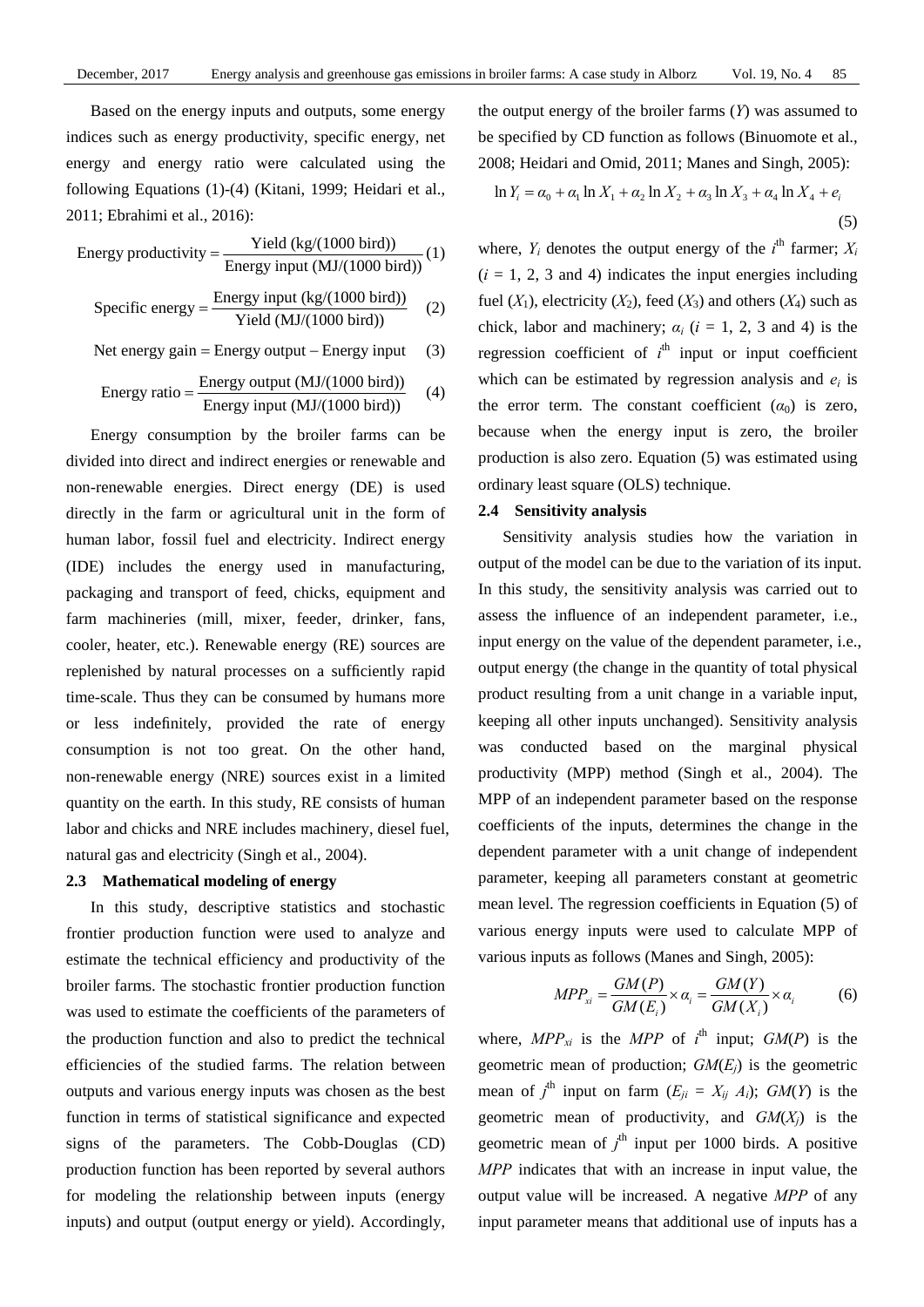negative impact on the production, i.e. less production derived by more inputs. Hence, it is better to keep the variable resource in surplus rather than utilizing it as a fixed resource (Singh et al., 2004).

# **2.5 GHG emissions of broiler production**

To estimate the greenhouse gas (GHG) emissions of the studied farms, this study focused on emissions of the four GHG emission sources including fuel, electricity, equipment and feed. GHG emission factors of these sources are presented in Table 2.

**Table 2 GHG emission factors of different inputs used in the broiler production system** 

| Input       | Unit           | GHG emission factors | Reference                     |
|-------------|----------------|----------------------|-------------------------------|
| Diesel fuel | Lit.           | 2.76                 | (Pishgar-Komleh et al., 2013) |
| Natural gas | m <sup>3</sup> | 0.85                 | (Khoshnevisan et al., 2013)   |
| Electricity | kW h           | 0.608                | (Khoshnevisan et al., 2013)   |
| Machinery   | MJ             | 0.071                | (Pishgar-Komleh et al., 2013) |
| Feed        | MJ             | 0.088                | (Kitani, 1999)                |

After collection of initial data, basic information including energy inputs and outputs were entered into Excel 2013 and SPSS 17.0 software programs to calculate the energy indices and analyze the relation between energy inputs.

# **3 Results and discussion**

#### **3.1 Energy balance analysis**

Table 3 shows the average of each input and output energy for production of 1000 birds in broiler production. Also, detailed description of the contribution of the input energies to the total energy consumption is shown in Figure 1. It is important to know the current energy usage in order to evaluate the magnitude of any energy efficiency improvement. Total average energy input and energy output were calculated as 189,805.48 and 28,151.17 MJ/(1000 bird), respectively. It is clear that there is a smaller energy output of meat and manure produced compared to the consumed energy used for production. Based on the results, the main input energy resources were fuel and feed, followed by electricity. Fuel consumption with average value of 110,756.23 MJ/(1000 bird) had the highest contribution in total energy consumption. Of the total average fuel consumption in broiler production, 28.7% and 29.7% are devoted to diesel fuel and natural gas, respectively. The contributions of fuel, feed and electricity in broiler production were 58.4%, 29.7% and 11.4%, respectively. These mentioned input energies accounted for 99.5% of the total input energy. The share of chicken energy among energy inputs was only 0.3%. Additionally, the consumed energy related to human labor and machinery were 197.83 and 258.85 MJ per 1000 birds. The results clearly demonstrated that the broiler meat with 97.9% share of total output energy dominated the energy production showing that the management of its production needs to be given priority. The results of input and output energy analyses were similar to the findings of broiler production in Yazd province by Heidari et al. (2011). The fuel consumption energy in the present study was calculated as 110,756.23 MJ/(1000 birds), which was almost the same as to the reported value of 110,632.79 MJ per 1000 birds (or 59.2% contribution) by Heidari et al. (2011) that only fuel gas had been used for heating.

**Table 3 Amounts of energy inputs and outputs in the broiler production system** 

| Input/Output      | Total energy equivalent,<br>$MJ/(1000$ bird) | Percentage, % |
|-------------------|----------------------------------------------|---------------|
| A. Inputs         |                                              |               |
| 1. Chick          | 574.95                                       | 0.3           |
| 2. Fuel           | 110,756.23                                   | 58.4          |
| Diesel            | 116,847.44                                   | $28.7^*$      |
| Natural gas       | 105,426.42                                   | $29.7***$     |
| 3. Feed           | 56,395.64                                    | 29.7          |
| 4. Electricity    | 21,621.99                                    | 11.4          |
| 5. Human labor    | 197.83                                       | 0.1           |
| 6. Machinery      | 258.85                                       | 0.1           |
| <b>B.</b> Outputs |                                              |               |
| 1. Broiler        | 27,553.12                                    | 97.9          |
| 2. Manure         | 598.06                                       | 2.1           |

Note: \* The contribution of diesel. \*\*The contribution of natural gas.



Figure 1 The share of total mean energy inputs in broiler production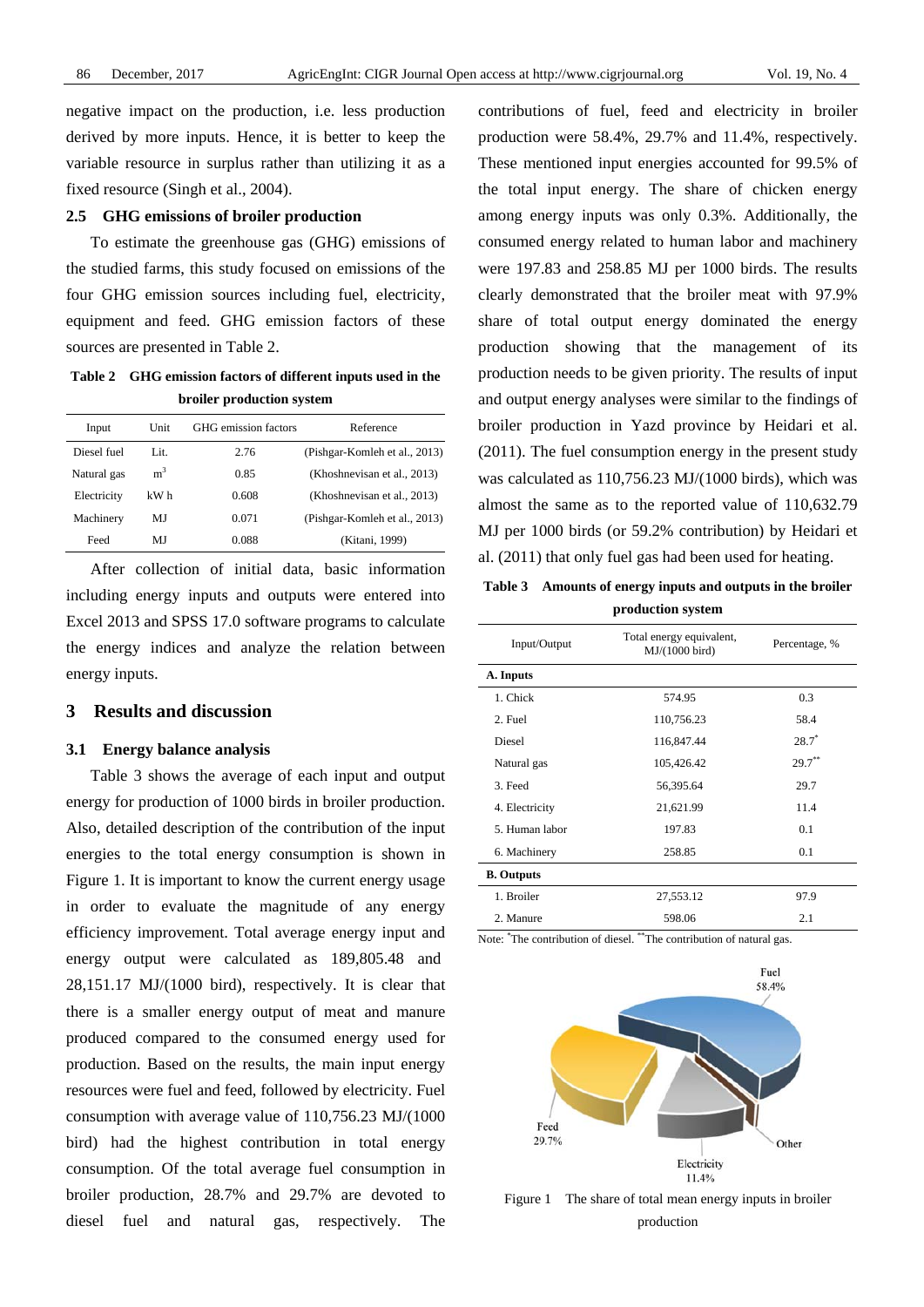In most cases of surveyed farms in this study, the intake feed was higher than enough value consumed by broilers to meet their nutrient requirements. It is suggested that the feed consumption will be performed more accurately by calculating the amount of necessary diet using Pearson square method (Van Eekeren et al., 2004). The major part of electricity was used for artificial lighting used in the lighting regimen. In lighting regimen, the broiler are subjected to adjusted photoperiods in a 24 hour period. To decrease the amount of electricity consumption, it must use the correct number of energy saving lamps inside the broiler houses.

The variability of total input energy and each energy inputs (fuel, electricity, feed, chick, labor and machinery) in broiler production units is shown in Figure 2. Fuel consumption (diesel and natural gas) had the highest variability among other inputs. The variation in fuel consumption comes from efficiency of heaters in the production salons. The amount of consumed electricity varied considerably among the producers. Farms raising heavier birds tend to incur higher annual electricity than those raising lighter birds. The types of lamps greatly determine the amount of electricity consumption.



Figure 2 The variability of total energy, fuel, electricity, feed and other inputs (chick, labor and machinery) in broiler farms. The center of each box equals the median, the edges of each box represents the 25th and 75th percentiles while the whiskers show the 2.5th and 97.5th percentiles

Energy indices and different forms of energy inputs in broiler production as direct, indirect, renewable and nonrenewable are shown in Table 4. Energy ratio is one of the best energy indices to investigate the efficient use of energy in the broiler production system. The average value of energy ratio was calculated as 0.15. The low value of energy ratio indicated the inefficiency in the consumption of energy in the broiler production system. By producing more energy output (more yield) and by decreasing energy inputs consumption via better energy management, the energy ratio can be increased. Based on the results, the values of energy productivity, specific energy and net energy were calculated as  $0.015 \text{ kg } \text{MJ}^{-1}$ , 71.16 MJ  $\text{kg}^{-1}$  and  $-161654.31$  MJ/(1000 bird), respectively. Heidari et al. (2011) in their research of the broiler production farms in Yazd province of Iran calculated the values of energy ratio, energy productivity, specific energy and net energy as 0.15, 0.01 kg  $MI<sup>-1</sup>$ , 71.95 MJ  $kg^{-1}$  and  $-159424.66$  MJ/(1000 bird), respectively, which were in good agreement with the findings of the present study. The negative value of the calculated net energy demonstrated that energy had been lost in the broiler production system.

**Table 4 Energy indices and different forms of energy inputs in broiler production** 

| Item                 | Unit                     | <b>Quantity</b> | Percentage, % |
|----------------------|--------------------------|-----------------|---------------|
| Energy ratio (ER)    |                          | 0.16            |               |
| Energy productivity  | $kg$ $MJ-1$              | 0.02            |               |
| Specific energy      | $MJ$ $kg^{-1}$           | 71.23           |               |
| Net energy           | MJ/(1000 bird)           | $-161,654.31$   |               |
| Direct energy        | $MJ/(1000 \text{ bird})$ | 132,576.04      | 69.85         |
| Indirect energy      | $MJ/(1000 \text{ bird})$ | 57,229.44       | 30.15         |
| Renewable energy     | $MJ/(1000 \text{ bird})$ | 57.168.41       | 30.12         |
| Non-Renewable energy | MJ/(1000 bird)           | 132,637.07      | 69.88         |
| Total energy input   | MJ/(1000 bird)           | 189,805.48      |               |
| Total energy output  | MJ/(1000 bird)           | 28,151.17       |               |

The amounts of direct and indirect energies per 1000 birds were calculated as 132,576.04 (69.85%) and 57,229.44 MJ (30.15%), respectively. The contribution of RE was 30.12% (57,168.41 MJ/(1000 bird)) while that of NRE was 69.885 (132,637.07 MJ/(1000 bird)). It is clear that the contribution of NRE in the production is very high, thus broiler production is mostly depending on NRE sources such as fossil fuels. Similar results about the high portion of NRE consumption in broiler production have been reported by Heidari et al. (2011) and Atilgan and Koknaroglu (2006). The share of DE and IDE, and RE and NRE in the broiler production system is shown in Figure 3.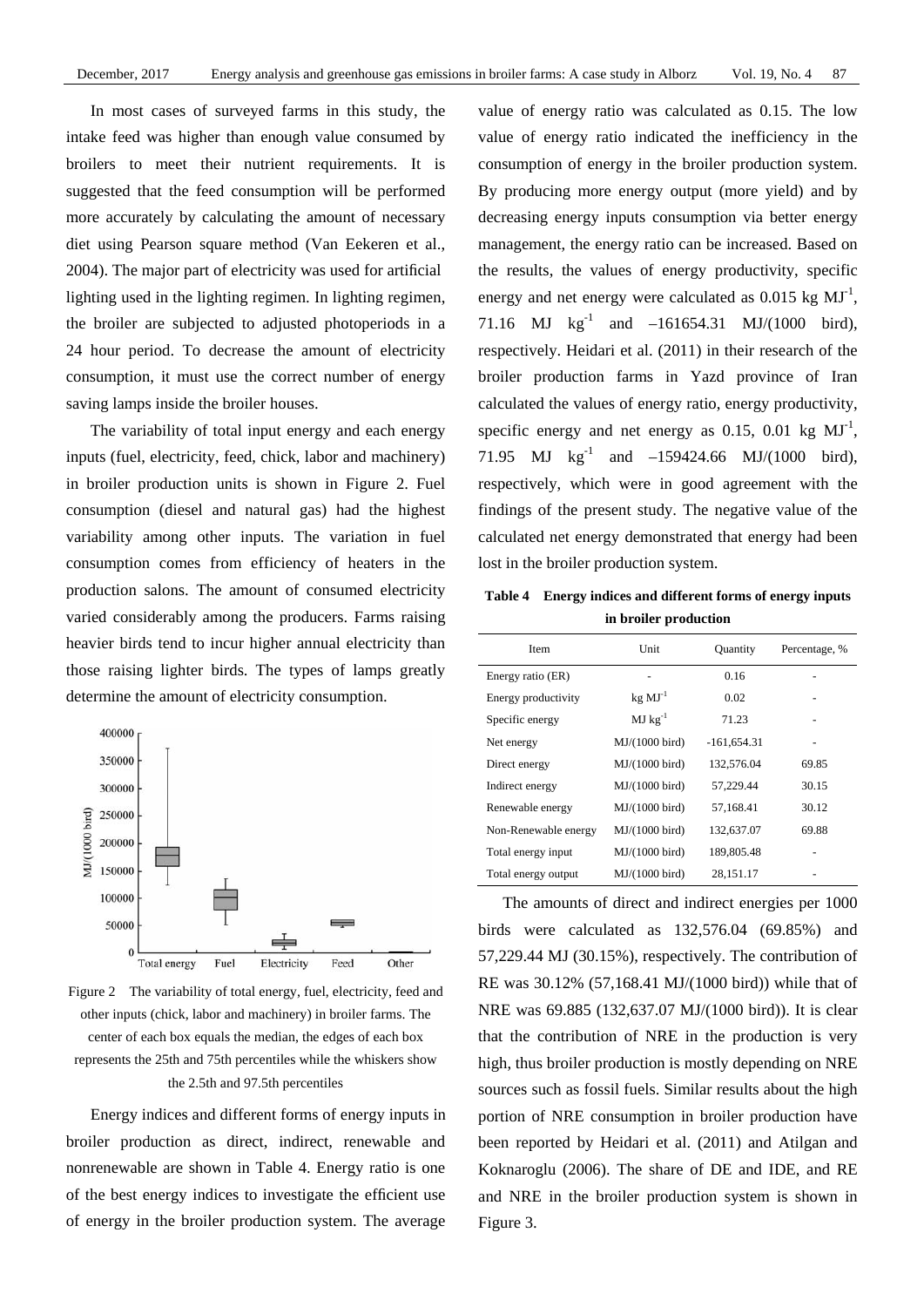

Figure 3 The share of total mean energy inputs as direct (DE), indirect (IDE), renewable (RE) and non-renewable (NRE) forms

# **3.2 Econometric modeling and sensitivity analysis of broiler production**

Regression and sensitivity analysis results for econometric model (Equation (5), CD production function) was applied to estimate the relationship between energy inputs and the output energy using OLS estimation technique (Table 5). Considering the integrated energy of fuel, feed and electricity in broiler production with the share of 99.5% of total input energy, it was assumed that the output energy of broiler is a function of fuel, feed and electricity and others (i.e., human labor, machinery and chick with share of 0.5% of the total input energy).

**Table 5 Econometric model and sensitivity analysis in broiler production** 

| Independent variable                                                                                      | Coefficient | $t$ -Ratio            | <b>MPP</b> |
|-----------------------------------------------------------------------------------------------------------|-------------|-----------------------|------------|
| <b>Model:</b> $\ln Y_i = \alpha_1 \ln X_1 + \alpha_2 \ln X_2 + \alpha_3 \ln X_3 + \alpha_4 \ln X_4 + e_i$ |             |                       |            |
| Fuel $(\alpha_1)$                                                                                         | 0.15        | $4.85***$             | 0.04       |
| Electricity $(a_2)$                                                                                       | $-0.05$     | $-1.77$ <sup>ns</sup> | $-0.08$    |
| Feed $(\alpha_3)$                                                                                         | 1.01        | $10.85***$            | 0.51       |
| Other $(\alpha_4)$                                                                                        | $-0.3$      | $-2.03$ <sup>ns</sup> | $-8.22$    |
| Durbin-Watson                                                                                             | 2.45        |                       |            |
| $R^2$                                                                                                     | 0.99        |                       |            |
| Return to scale ( $\sum_{i=1}^{n} \alpha_i$ )                                                             | 0.81        |                       |            |

Note:  $**$  significant at 1% level.  $^{ns}$  non-significant.

Result of ANOVA showed the contribution of diesel fuel and feed energies were significant at 1% level. Other inputs such as electricity, human labor, machinery and chick had no significant effect on broiler production. Of all inputs, feed had the highest impact (1.01) followed by fuel  $(0.15)$  and electricity  $(-0.05)$  energy inputs. This revealed that 10% additional use of feed and fuel inputs would lead to the increase of output energy by 1.01%, and 1.5% increase in output, respectively. Also, with 10%

increase in electricity, the output energy will be decreased by 8.3%.

Based on the results, the highest *MPP* value of inputs belonged to feed with value of 0.51. This implies that 1 MJ growth in using feed input can cause 0.51 MJ/(1000 bird) increase in output energy. Based on the values of *MPP*, with 1 MJ increase in fuel and electricity input energies per 1000 birds, the output energy increased by 0.04 MJ and decreased by 0.08 MJ, respectively.

Durbin–Watson (DW) test was performed to validate the model autocorrelation (Manzoni and Islam, 2009). The analysis for CD production function resulted 2.45 for DW value. This indicated that there was no autocorrelation existing at the 5% significance level in the developed model. The coefficient of determination  $(R^2)$  of the model was calculated as 0.99 which showed the high accuracy of the model. The return to scale (*RTS*) value (sum of the regression coefficients of energy inputs) was 0.81, i.e., less than unity for Equation (5). This shows a 1% increase in the total energy consumption would lead to 0.81 increases in the output energy. Heidari et al. (2011) reported relatively similar value of RTS as 0.96 for broiler production in Yazd province of Iran.

# **3.3 GHG emission of studied farms**

Emissions of the four sources including fuel, electricity, equipment and feed were studied. GHG emission factors of these sources are given in Table 2. The GHG emission of studied farms was calculated as 10267.96 kg  $CO_2$ -eq/(1000 bird) as shown in Table 6. Among different inputs in the broiler production system, feed had the biggest share of GHG emissions (48%). In the study of Da Silva et al. (2014), feed had the biggest share of GHG emission among other broiler production inputs.

**Table 6 GHG emissions of different inputs for production of 1000 birds** 

| Inputs      | Amount ( $kg CO2$ -eq) | $\frac{0}{0}$ |
|-------------|------------------------|---------------|
| Fuel        | 4114.05                | 40.07         |
| Diesel fuel | 3148.16                | 30.66         |
| Natural gas | 965.19                 | 9.40          |
| Electricity | 1172.72                | 11.42         |
| Machinery   | 4962.81                | 48.33         |
| Feed        | 18.38                  | 0.18          |
| Total       | 10267.96               | 100           |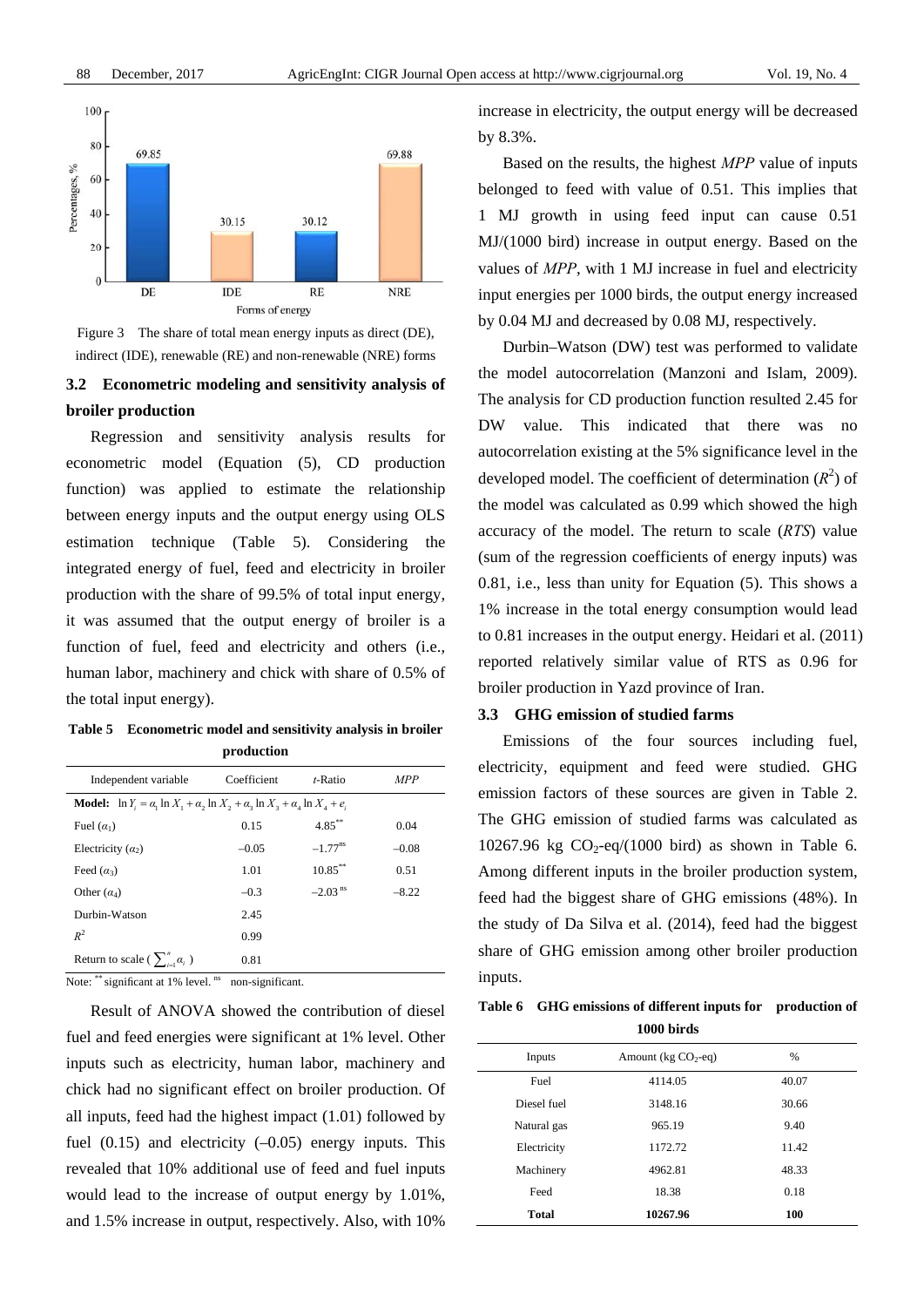# **4 Conclusions**

This study was performed to analyze the energy consumption and its sensitivity on output energy in broiler farms in Alborz Province, Iran. Among energy inputs, fuel had the biggest share of total input energy (with 58%). The variability of input energies also showed the fuel had the highest variability among other input energies. The main problems facing energy usage in broiler productions are misallocation of resources, high production costs, increased competition (national and international) in agricultural trade and using insufficient resources. Therefore, these limitations must be taken into consideration in order to implement sustainable agricultural production and self-sufficient resource allocation in the broiler production system. Considering the important of fuel consumption in this study, there are some suggestions that can be taken into account in order to improve the energy efficiency of broiler farms:

1) To reduce the fuel consumption in broiler production farms, every breeder should be assured of a market near the farm and a permanent demand for meat products.

2) When new broiler farm is established, energy use efficiency should be considered, where animal welfare and proper housing systems should be selected to achieve the higher energy use efficiency as well.

3) Improving the efficiency of oil and gas-fired boilers is extremely important. Regular servicing of burners and cleaning of heat transfer surfaces is recommended, potentially, to yield more saving in fuel consumption.

4) The energy needed for heating and ventilation can be reduced by improving wall, roof and floor insulation. This will help to keep buildings warm in winter season and cool during summer season.

# **Acknowledgments**

The authors gratefully acknowledge the financial support provided by University of Tehran.

# **References**

Alrwis, K. N., and E. Francis. 2003. Technical efficiency of broiler farms in the central region of Saudi Aradia: Stochastic front approach. Research Bulletin, Agricultural research center, King Saudi Arabia University, 116: 5–34.

- Atilgan, A., and H. Koknaroglu. 2006. Cultural energy analysis on broilers reared in different capacity poultry houses. *Italian Journal of Animal Science*, 5(4): 393–400.
- Begum, I. A., J. Buysse, M. J. Alam, and G. Van Huylenbroeck. 2010. Technical, allocative and economic efficiency of commercial poultry farms in Bangladesh. *World's Poultry Science Journal*, 66(3): 465–476.
- Berg, J. M., J. L. Tymoczko, and L. Stryer. 2002. *Biochemistry*. 5th ed. New York: W. H. Freeman.
- Binuomote, S. O., J. O. Ajetomobi, and A. O. Ajao. 2008. Technical efficiency of poultry egg producers in Oyo state of Nigeria. *International Journal of Poultry Science,* 7(12): 1227–1231.
- Celik, L. O., and O. Öztürkcan. 2003. Effects of dietary supplemental L-carnitine and ascorbic acid on performance, carcass composition and plasma L-carnitine concentration of broiler chicks reared under different temperature. *Archives of Animal Nutrition*, 57(1): 27–38.
- Chauhan, N. S., P. K. J. Mohapatra, and K. P. Pandey. 2006. Improving energy productivity in paddy production through benchmarking-An application of data envelopment analysis. *Energy Conversion and Management*, 47(9-10): 1063–1085.
- Da Silva, V. P., H. M. G. Van der Werf, S. R. Soares, and M. S. Corson. 2014. Environmental impacts of French and Brazilian broiler chicken production scenarios: an LCA approach. *Journal of Environmental Management*, 133: 222–231.
- Ebrahimi, S., T. M. Gundoshmian, R. Abdi, and M. R. Jadidi. 2016. Energy efficiency improvement for broiler production using non-parametric techniques. *CIGR Journal*, 18(2): 121–132.
- Elhami, B., A. Akram, M. Khanali, and S. H. Mousavi-Avval. 2016. Application of ANFIS and linear regression models to analyze the energy and economics of lentil and chickpea production in Iran. *Energy Equipment and Systems*, 4(2): 255–270.
- Elhami, B., M. Khanali, and A. Akram. 2017. Combined application of Artificial Neural Networks and life cycle assessment in lentil farming in Iran. *Information Processing in Agriculture*, 4(1): 18–32.
- Esengun, K., O. Gündüz, and G. Erdal. 2007. Input-output energy analysis in dry apricot production of Turkey. *Energy Conversion and Management,* 48(2): 592–598.
- Flores, E. D., R. S. M. Dela Cruz, and M. C. R. Antolin. 2016. Energy use and  $CO<sub>2</sub>$  emissions of sweet potato production in Tarlac, Philippines. *CIGR Journal*, 18(3): 127–135.
- Heidari, M. D., and M. Omid. 2011. Energy use patterns and econometric models of major greenhouse vegetable productions in Iran. *Energy*, 36(1): 220–225.
- Heidari, M. D., M. Omid, and A. Akram. 2011. Energy efficiency and econometric analysis of broiler production farms. *Energy*, 36(11): 6536–6541.